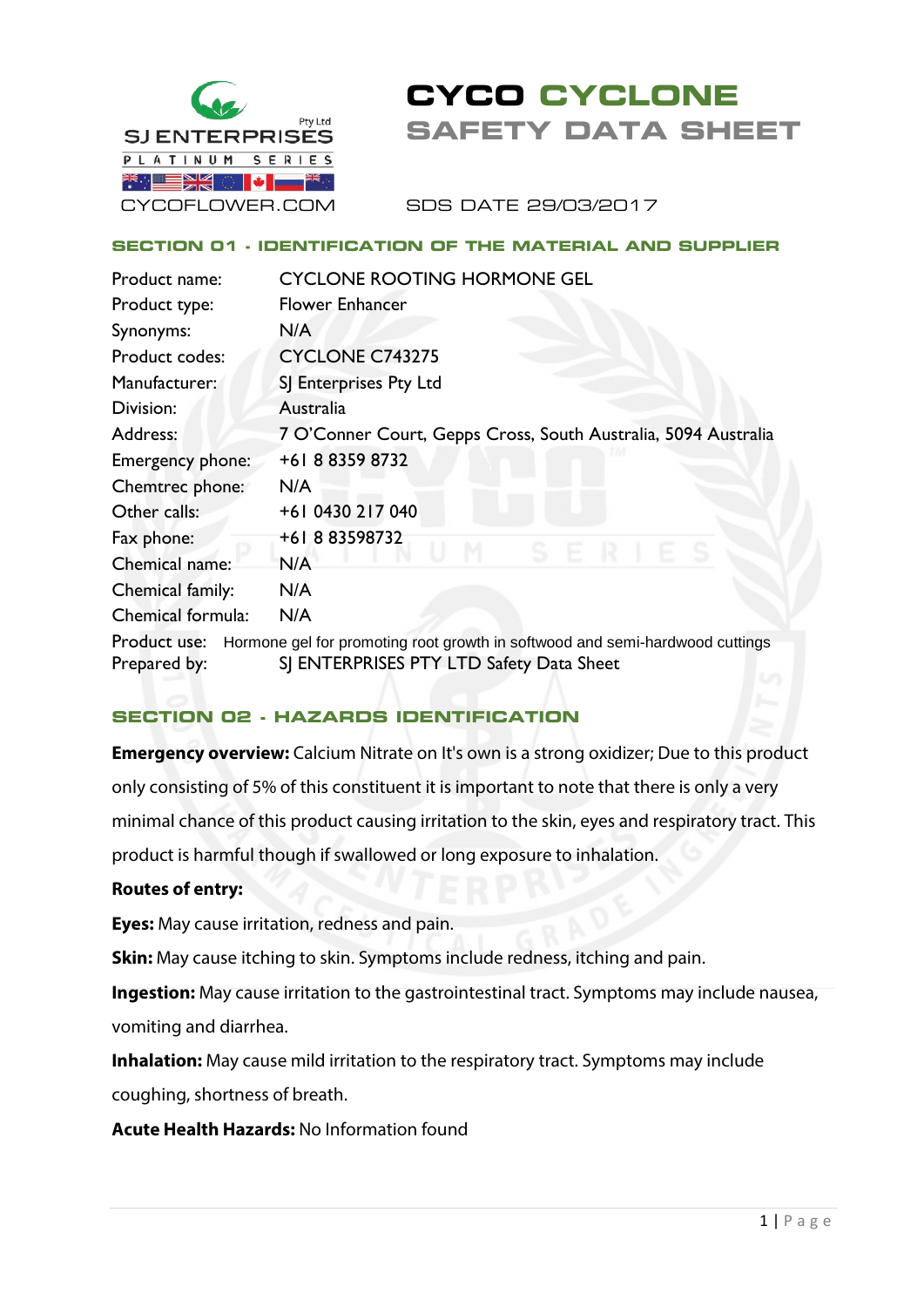**Chronic health hazards:** No known chronic hazards. Not listed by NTP, IARC or OSHA as a

carcinogen.

**Medical conditions generally aggravated by exposure:** No Data found.

## **Carcinogenicity**

**Osha:** N/A ACGIH: N/A NTP: N/A IARC: N/A

**Other:** N/A

## **SECTION 03 - COMPOSITION/INFORMATION ON INGREDIENTS**

| <b>CHEMICAL ENTITY</b>                         | CAS NO.  | <b>PROPORTION</b> |
|------------------------------------------------|----------|-------------------|
| Indole-3-butyric acid                          | 133-32-4 | 3g/l              |
| Ingredients determined to be non-<br>hazardous |          | <b>Balance</b>    |

**100%**

### **SECTION 04 - FIRST AID MEASURES**

If poisoning occurs, contact a doctor or Poisons Information Centre **(Phone Australia 131 126, New Zealand 0800 764 766, United States 1-800-222-1222).**

**EYES:** Immediately flush eyes with plenty of water for at least 15 minutes, lifting upper and lower eyelids occasionally. Get medical attention if irritation persists.

**SKIN:** Immediately flush skin with plenty of water for at least 15 minutes. Remove contaminated clothing and shoes. Wash clothing before reuse. Thoroughly clean shoes before reuse. Get medical attention if irritation develops.

**INGESTION:** Do not induce vomiting unless directed to do so by medical personnel. Never give anything by mouth to an unconscious person. If large quantities of this material are swallowed, call a physician immediately. Loosen tight clothing such as a collar, tie, belt or waistband. **INHALATION:** Remove the victim exposure – avoid becoming a causality, seek medical advice **NOTES TO PHYSICIANS:** Treat symptomatically.

**PPE for First Aiders:** Wear overalls, safety glasses and impervious gloves. Available information suggests that gloves made from nitrile rubber should be suitable for intermittent contact. However, due to variations in glove construction and local conditions, the user should make a final assessment. Always wash hands before smoking, eating, drinking or using the toilet. Wash contaminated clothing and other protective equipment before storing or reusing.

## **SECTION 05 - FIRE FIGHTING MEASURES**

Hazchem Code: Not applicable.

Suitable extinguishing media: If material is involved in a fire use water fog (or if unavailable fine water spray), foam, dry agent (carbon dioxide, dry chemical powder).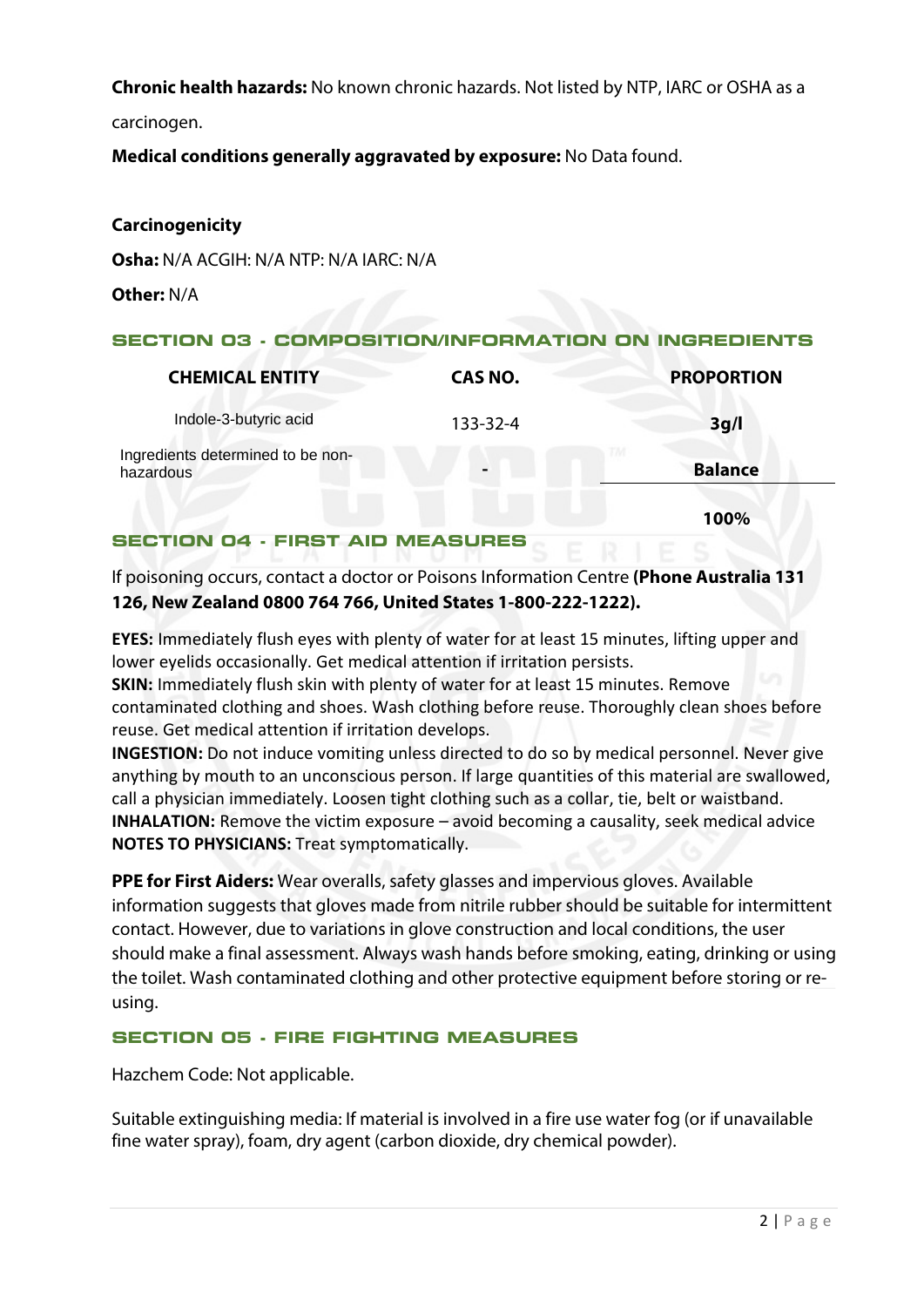Specific hazards: Non-combustible material.

Firefighting further advice: Not combustible, however following evaporation of aqueous component residual material can burn if ignited. On burning, may emit toxic fumes. Fire fighters to wear self-contained breathing apparatus and suitable protective clothing if risk of exposure to vapor or products of combustion.

#### **SECTION 06 - ACCIDENTAL RELEASE MEASURES**

#### **SMALL SPILLS**

Wear protective equipment to prevent skin and eye contamination. Wipe up with absorbent (clean rag or paper towels). Allow absorbent to dry before disposing with normal household garbage.

## **LARGE SPILLS**

Slippery when spilt. Avoid accidents, clean up immediately. Wear protective equipment to prevent skin and eye contamination and the inhalation of vapors. Work up wind or increase ventilation. Contain - prevent run off into drains and waterways. Use absorbent (soil, sand or other inert material). Collect and seal in properly labelled containers or drums for disposal. If contamination of crops or waterways has occurred advise emergency services or State Department of Agriculture.

Dangerous Goods – Initial Emergency Response Guide No: Not applicable.

## **SECTION 07 - HANDLING AND STORAGE**

Handling: Avoid skin and eye contact and inhalation of vapor.

Storage: Store in a cool, dry, well-ventilated place and out of direct sunlight. Store away from foodstuffs. Store away from incompatible materials described in Section 10. Keep containers closed when not in use - check regularly for leaks.

## **SECTION 08 - EXPOSURE CONTROLS/PERSONAL PROTECTION**

National occupational exposure limits: No value assigned for this specific material by Safe Work Australia or Department of Labour New Zealand.

Biological Limit Values: As per the "National Model Regulations for the Control of Workplace Hazardous Substances (Safe Work Australia)" the ingredients in this material do not have a Biological Limit Allocated.

Engineering measures: Natural ventilation should be adequate under normal use conditions. Keep containers closed when not in use.

## **Personal protection equipment: OVERALLS, SAFETY SHOES, SAFETY GLASSES, GLOVES, MANUFACTURING, PACKAGING AND TRANSPORT:**

## **RECOMMENDATIONS FOR CONSUMER USE:**

Wash hands after use, Hygiene measures: Keep away from food, drink and animal feeding stuffs. When using do not eat, drink or smoke. Wash hands prior to eating, drinking or smoking. Avoid skin and eye contact and inhalation of vapor. Ensure that eyewash stations and safety showers are close to the workstation location.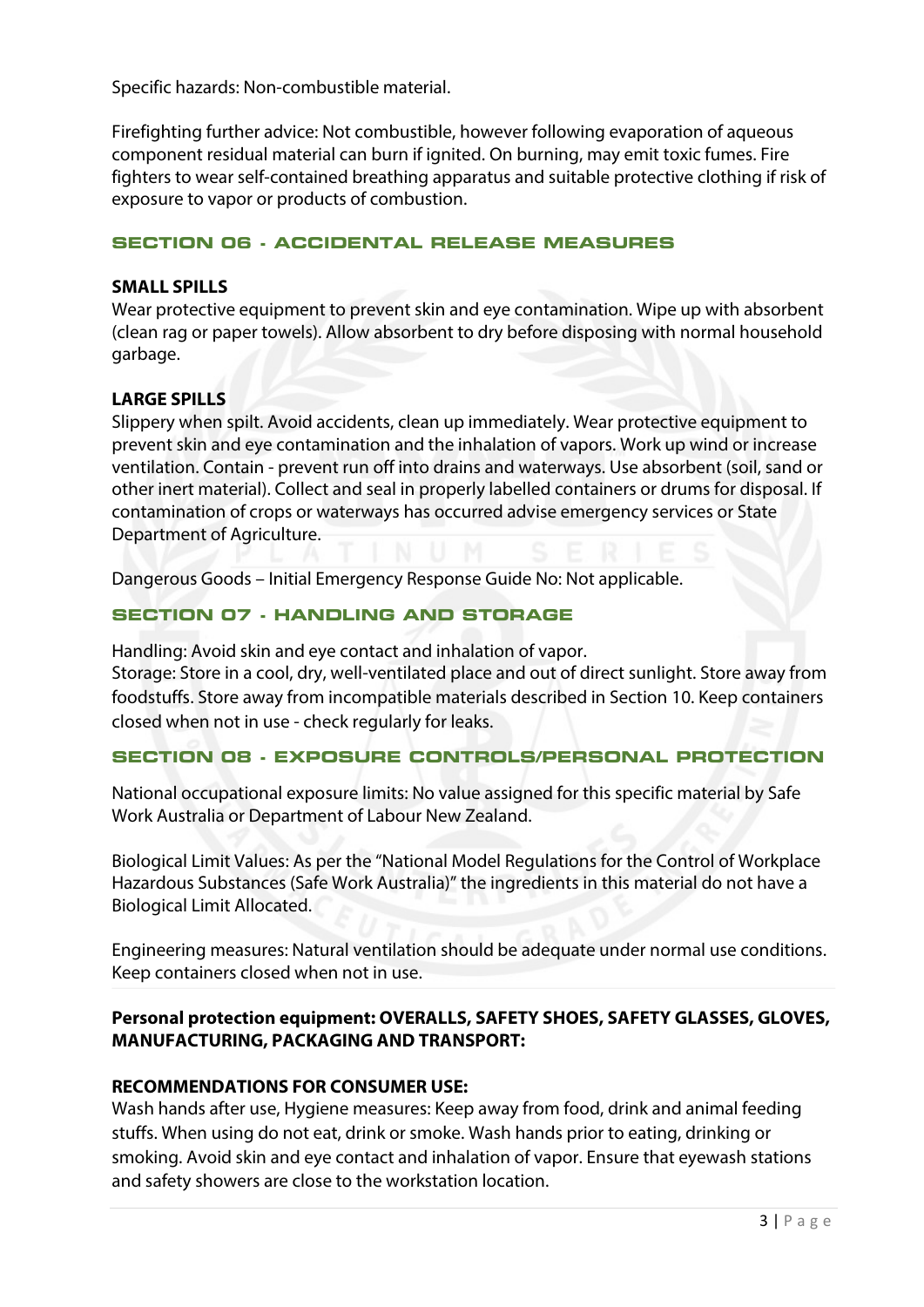#### **SECTION 09 - PHYSICAL AND CHEMICAL PROPERTIES**

**Appearance:** Red gel **Odour:** Odourless **Physical state:** liquid gel **ph as supplied:** 3.6 ph **ph (other): Boiling point:** N/A **Melting point:** f: n/a c: n/a **Freezing point:** f: 32 **C: 0 Vapor pressure (20°C): N/A Vapor density (air = 1):** >1 **Specific gravity (20°C):** Approx. 1.3 **Solubility in water: Percent solids by weight: Percent volatile:**  by wt/ by vol  $\omega$  f: c: **Viscosity:** N/A

#### **SECTION 10 - STABILITY AND REACTIVITY**

**Reactivity:** No reactivity hazards are known for the material. **Chemical Stability:** This material is thermally stable when stored and used as directed. **Conditions to avoid (stability):** Elevated temperatures. **Incompatibility (material to avoid):** Oxidising agents **Hazardous decomposition or by-products:** Oxides of carbon and nitrogen, smoke and other toxic fumes.

## **SECTION 11 - TOXICOLOGICAL INFORMATION**

No adverse health effects expected if the product is handled in accordance with this Safety Data Sheet and the product label. Symptoms or effects that may arise if the product is mishandled and overexposure occurs are:

#### **Acute Effects**

**Inhalation:** Where this material is used in a poorly ventilated area, at elevated temperatures or in confined spaces, vapor may cause irritation to mucous membranes and respiratory tract, headache and nausea.

**Skin contact:** Contact with skin may result in irritation.

**Ingestion:** No adverse effects expected however large amounts may cause nausea and vomiting.

**Eye contact:** May be an eye irritant.

#### **Acute toxicity**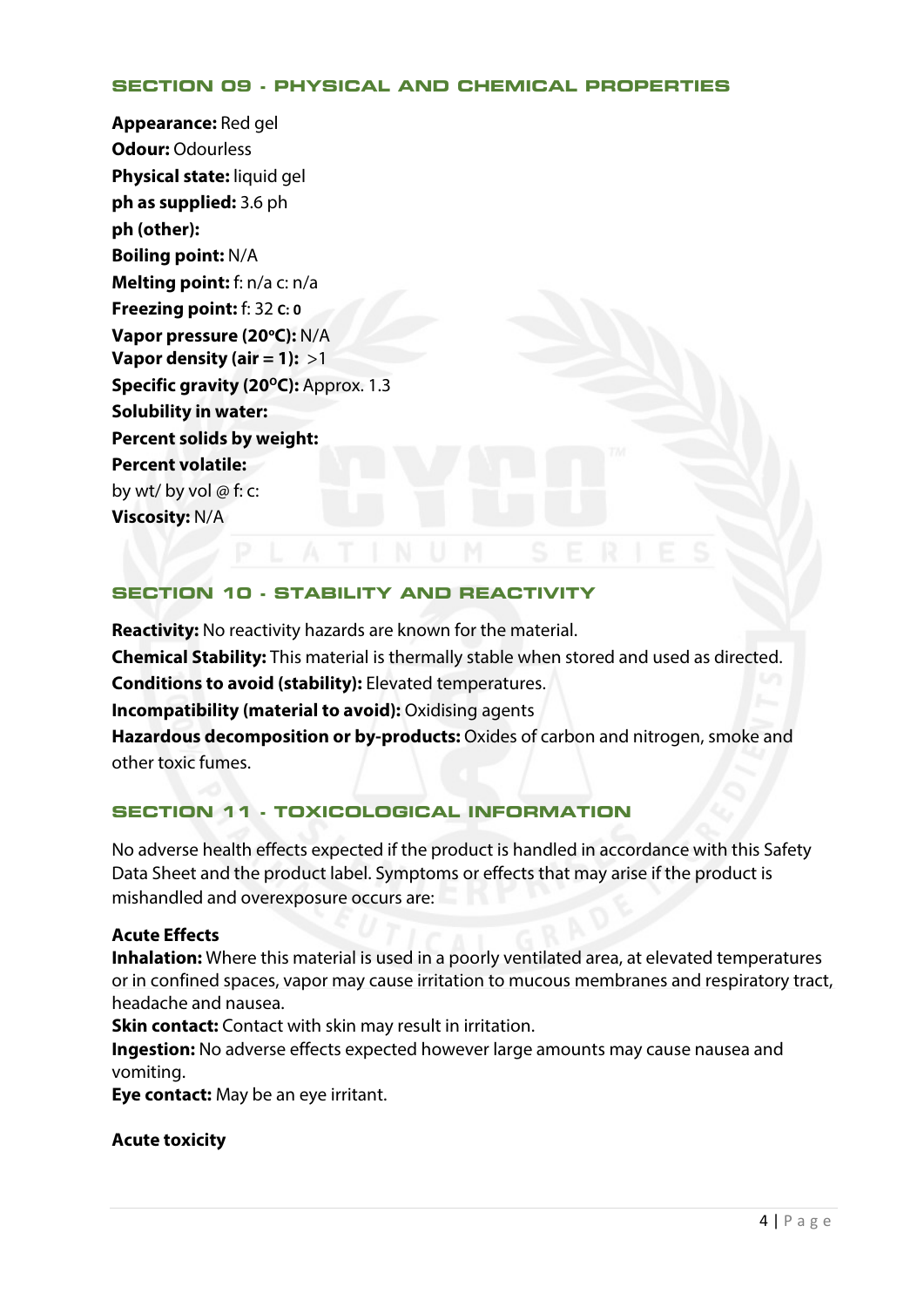**Inhalation:** This material has been classified as non-hazardous.

**Skin contact:** This material has been classified as non-hazardous.

**Ingestion:** This material has been classified as non-hazardous.

**Corrosion/Irritancy:** Eye: this material has been classified as not corrosive or irritating to eyes.

**Skin:** this material has been classified as not corrosive or irritating to skin.

**Sensitization:** Inhalation: this material has been classified as not a respiratory sensitizer. Skin: this material has been classified as not a skin sensitizer.

**Aspiration hazard:** This material has been classified as non-hazardous.

Specific target organ toxicity (single exposure): This material has been classified as nonhazardous.

**Chronic Toxicity** 

**Mutagenicity:** This material has been classified as non-hazardous.

**Carcinogenicity:** This material has been classified as non-hazardous.

**Reproductive toxicity (including via lactation):** This material has been classified as nonhazardous.

**Specific target organ toxicity (repeat exposure):** This material has been classified as nonhazardous.

## **SECTION 12 - ECOLOGICAL INFORMATION**

Avoid contaminating waterways.

**Acute aquatic hazard:** No information is available to complete an assessment. **Long-term aquatic hazard:** No information is available to complete an assessment. **Ecotoxicity:** No information available. **Persistence and degradability:** No information available. **Bio accumulative potential:** No information available. **Mobility:** No information available

## **SECTION 13 - DISPOSAL CONSIDERATIONS**

Persons conducting disposal, recycling or reclamation activities should ensure that appropriate personal protection equipment is used, see "Section 8. Exposure Controls and Personal Protection" of this SDS.

If possible material and its container should be recycled. If material or container cannot be recycled, dispose in accordance with local, regional, national and international Regulations.

## **SECTION 14 - TRANSPORT INFORMATION**

#### **U.S. department of transportation not regulated**

Proper shipping name: Hazard class: **ID number: Packing group: Label statement:**

**Water transportation not regulated** 

**Proper shipping name:**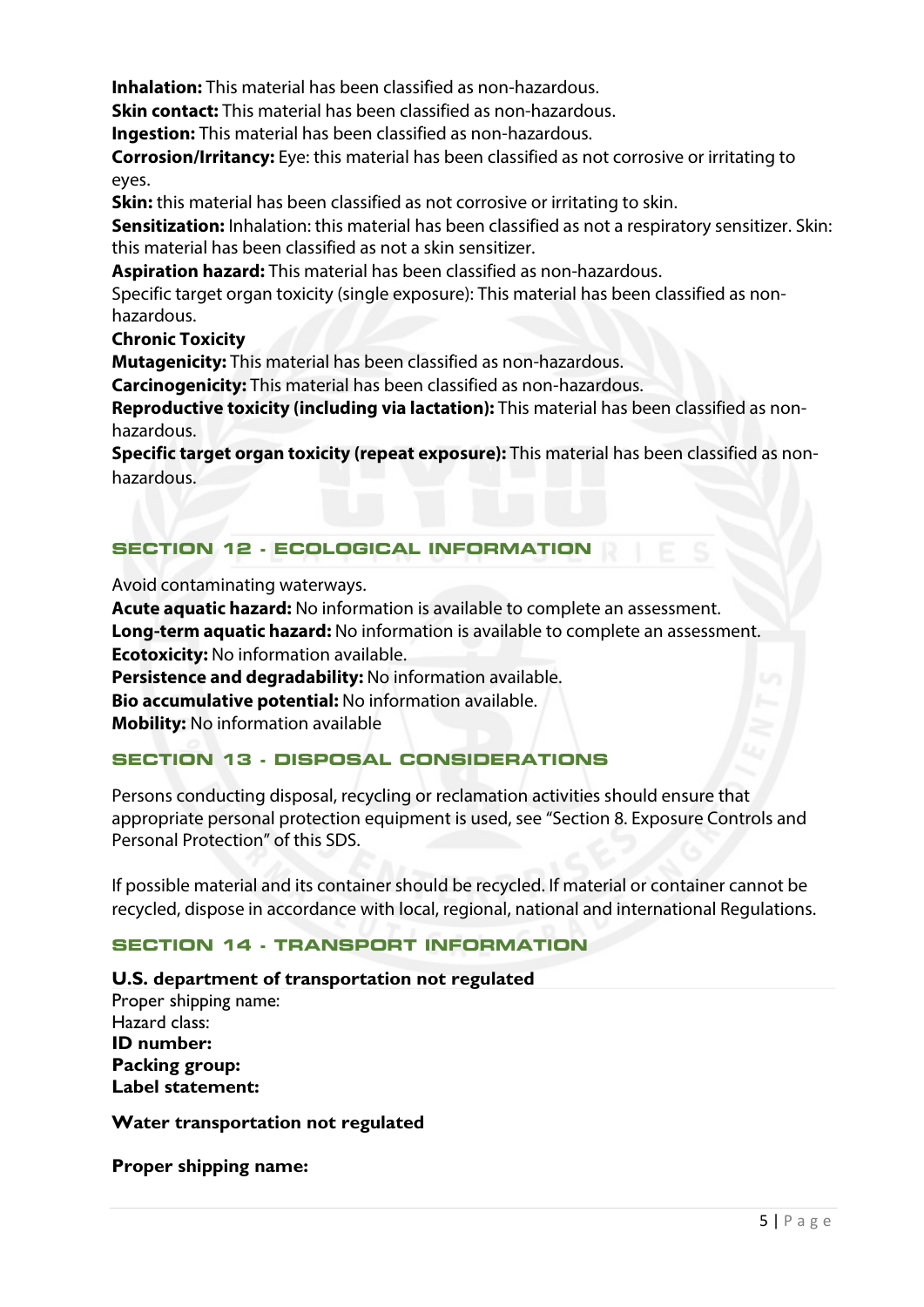Hazard class: TD number: Packing group: Label statements:

#### **Air transportation not regulated**

Proper shipping name: Hazard class: ID number: Packing group: Label statements:

## **SECTION 15 - REGULATORY INFORMATION**

This material is not subject to the following international agreements: Montreal Protocol (Ozone depleting substances) The Stockholm Convention (Persistent Organic Pollutants) The Rotterdam Convention (Prior Informed Consent) Basel Convention (Hazardous Waste) International Convention for the Prevention of Pollution from Ships (MARPOL) This material/constituent(s) is covered by the following requirements:

- All the constituents of this material are listed on the Australian Inventory of Chemical Substances (AICS).
- The Agricultural and Veterinary Chemicals Act (Commonwealth) and/or applicable Commonwealth, State or Territory control-of-use legislation.

## **SECTION 16 - OTHER INFORMATION**

Due to the low level of Calcium Nitrate and potassium phosphate found within this product the normal transport & Regulatory product information does not apply.

Other information: n/a Preparation information: n/a



<sup>7</sup> O'CONNOR COURT, GEPPS CROSS 5094, ADELAIDE SOUTH AUSTRALIA PHONE: +61 8359 8732 FAX: +61 8359 8732 EMAIL: INFO@CYCOFLOWER.COM

## Prepared by: SJ ENTERPRISES T/A CYCO INTERNATIONAL PTY LTD

info@cycoflower.com